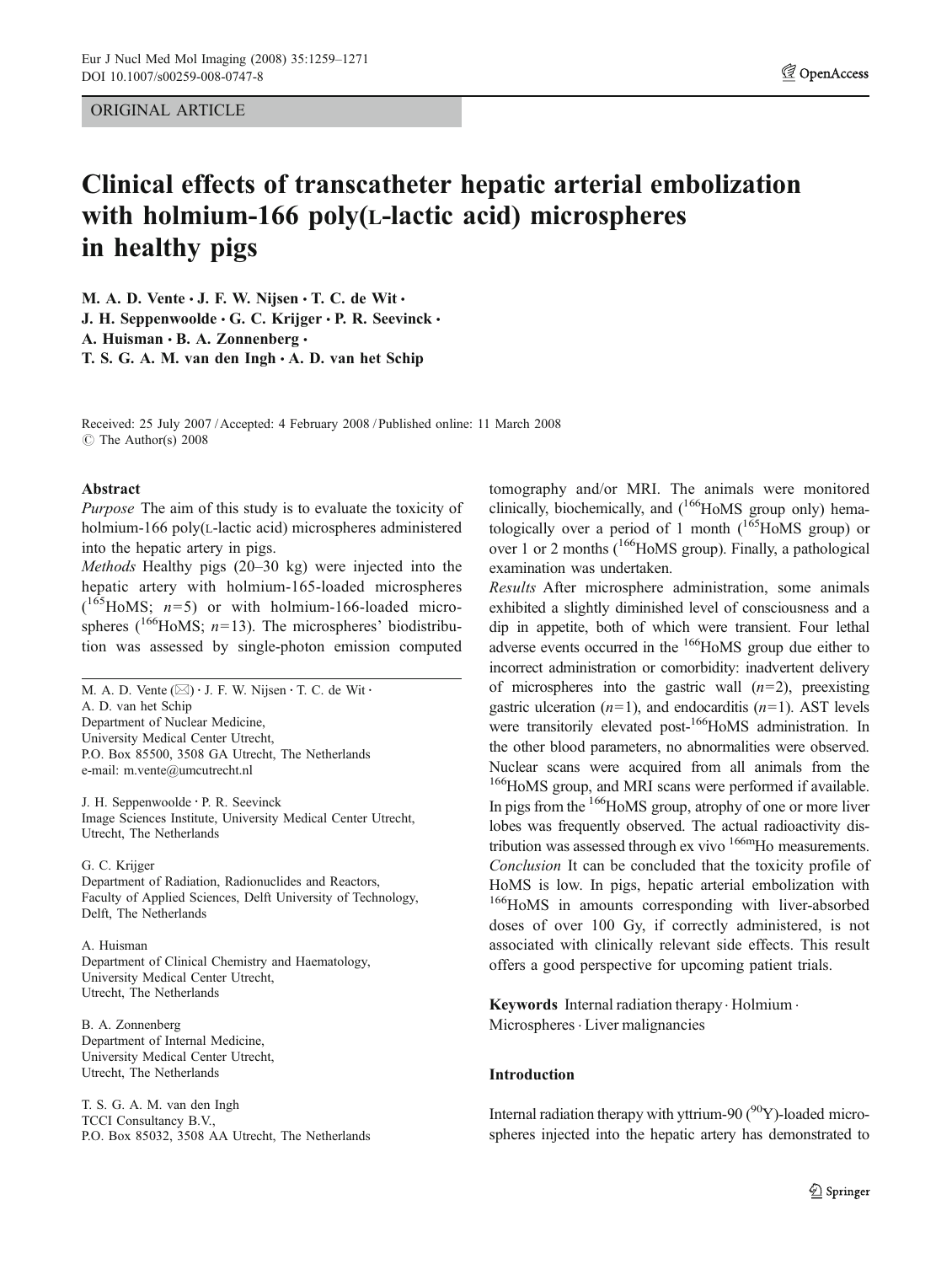be an effective treatment option in the management of patients with unresectable intrahepatic malignancies [\[1](#page-11-0)–[5\]](#page-11-0). Two  $90Y$  microsphere products are currently commercially available and in clinical use: TheraSphere® (MDS Nordion Inc., Kanata, Ontario, Canada) and SIR-Spheres® (SIRTeX Medical Ltd., Sydney, New South Wales, Australia). These two devices differ considerably in physical characteristics, particularly with regard to density and specific activity (Table 1); TheraSphere® microspheres are glass microspheres, consequently not biodegradable, and more importantly, of a high density compared to plasma [\[6](#page-11-0)]. This may increase the risk of proximal intravascular settling [[7\]](#page-11-0). SIR-Spheres® are resin-based microspheres of near-plasma density [[8\]](#page-11-0). A disadvantage of SIR-Spheres® is the relatively low specific activity [[9\]](#page-11-0), which necessitates the administration of relatively high amounts of these microspheres. This has been reported to frequently lead to retrograde flow and/or failure to deliver the intended dose [\[10,](#page-11-0) [11\]](#page-11-0).

For tumor dosimetry calculations, quantitative imaging is essential, which would also allow assessment of the radiation dose delivered to the non-tumorous liver tissue. As  $^{90}Y$  is a pure beta emitter, the only way to (quantitatively) assess the biodistribution of the SIR-Spheres® and TheraSphere® microspheres would be by means of Bremsstrahlung scans of which the quality has unfortunately been demonstrated to be insufficient for this purpose. At the nuclear medicine department of the University Medical Center Utrecht (Utrecht, The Netherlands), holmium-166 poly(L-lactic acid) microspheres  $(^{166}$ HoMS) have been developed, which have several advantageous properties when compared with the available  $90Y$  microspheres. The most important advantage of the use of holmium is in imaging and therefore also in dosimetry. Since <sup>166</sup>Ho is a combined beta-gamma emitter (Table 1), these microspheres allow for quantitative nuclear imaging [\[12](#page-11-0)]; this allows that, instead of using technetium-99m-labeled albumin macroaggregates to predict the biodistribution of the microspheres [[13\]](#page-11-0) particularly in identification of excessive shunting to the

lungs, stomach, and/or duodenum—a small tracer dose of <sup>166</sup>HoMS can be applied. Secondly, after administration of the therapeutic dose, its distribution can be accurately assessed. In addition, as holmium is a highly paramagnetic element, it is suitable for (quantitative) MRI [\[14](#page-11-0), [15\]](#page-11-0), especially useful for medium- and long-term monitoring of the intrahepatic behavior of the holmium microspheres. This property also allows for real-time visualization of the deposition of microspheres during a (fully) MRI-guided selective administration [[16\]](#page-11-0). Other advantageous features of holmium are its higher dose rate and its higher neutronabsorption cross-section (Table 1), as a consequence of which, considerably shorter reactor time is needed.

The pharmaceutical quality of the  $166$ HoMS has been extensively investigated and proven to be satisfactory [\[17](#page-11-0)– [19](#page-11-0)]. Furthermore, it must have been demonstrated, with aid of adequate animal studies, that the device is expected to be efficacious. Therefore, a non-survival biodistribution study in rats was performed in which it was demonstrated that the microsphere deposition was restricted to the tumor-bearing liver lobe and that, in the tumorous tissue, the radioactivity concentration was six times higher than in the non-target liver tissue [\[20](#page-11-0)]. To definitely demonstrate that  $166$ HoMS injected into the hepatic artery have a tumoricidal effect, an efficacy study in Vx2 carcinoma bearing rabbits was performed  $[21]$  $[21]$ . In all animals treated with  $166$ HoMS, tumour growth was arrested and necrosis set in. Finally, before initiation of a phase 1 clinical trial, it must be ascertained that the toxicity profile of the device will be acceptable. An extensive toxicity study in (non-tumorbearing) pigs has therefore been conducted. The porcine model was chosen mainly for its body size, as a catheterization procedure is involved in the treatment for which the smaller laboratory animal species are unsuitable [\[22](#page-11-0)]. The aim of this study was to investigate the acute and medium-term toxicity of the <sup>166</sup>HoMS and to ascertain potential complications associated with the catheterizationadministration procedure.

| Microsphere                     | TheraSphere <sup>®</sup> | $SIR-Spheres$ <sup>®</sup> | Holmium<br>microspheres      |
|---------------------------------|--------------------------|----------------------------|------------------------------|
| Radionuclide                    | Yttrium-90               |                            | Holmium-166                  |
| Radionuclide properties         |                          |                            |                              |
| $T_{1/2}$ (h)                   | 64.1                     |                            | 26.8                         |
| Maximum $\beta^-$ -energy (MeV) | $2.28(99.9\%)$           |                            | $1.77$ (48.7%), 1.85 (50.0%) |
| $\gamma$ -Energy (keV)          | No $\gamma$ -emission    |                            | $80.6(6.7\%)$                |
| Neutron cross-section (barn)    | 1.3                      |                            | 64                           |
| Matrix material                 | Glass                    | Resin                      | $Poly(L-lactic acid)$        |
| Density $(g/ml)$                | 3.3                      | 1.6                        | 1.4                          |
| Diameter $(\mu m)$              | $25 \pm 10$              | $32 \pm 10$                | $30 \pm 5$                   |
| Activity/microsphere (Bq)       | $1,250^{\circ}-2,500$    | 50 <sup>a</sup>            | 450 <sup>a</sup>             |
| Number of microspheres per dose | 4,000,000                | 50,000,000                 | 33,000,000                   |

Table 1 Microsphere characteristics

<sup>a</sup> Calculated values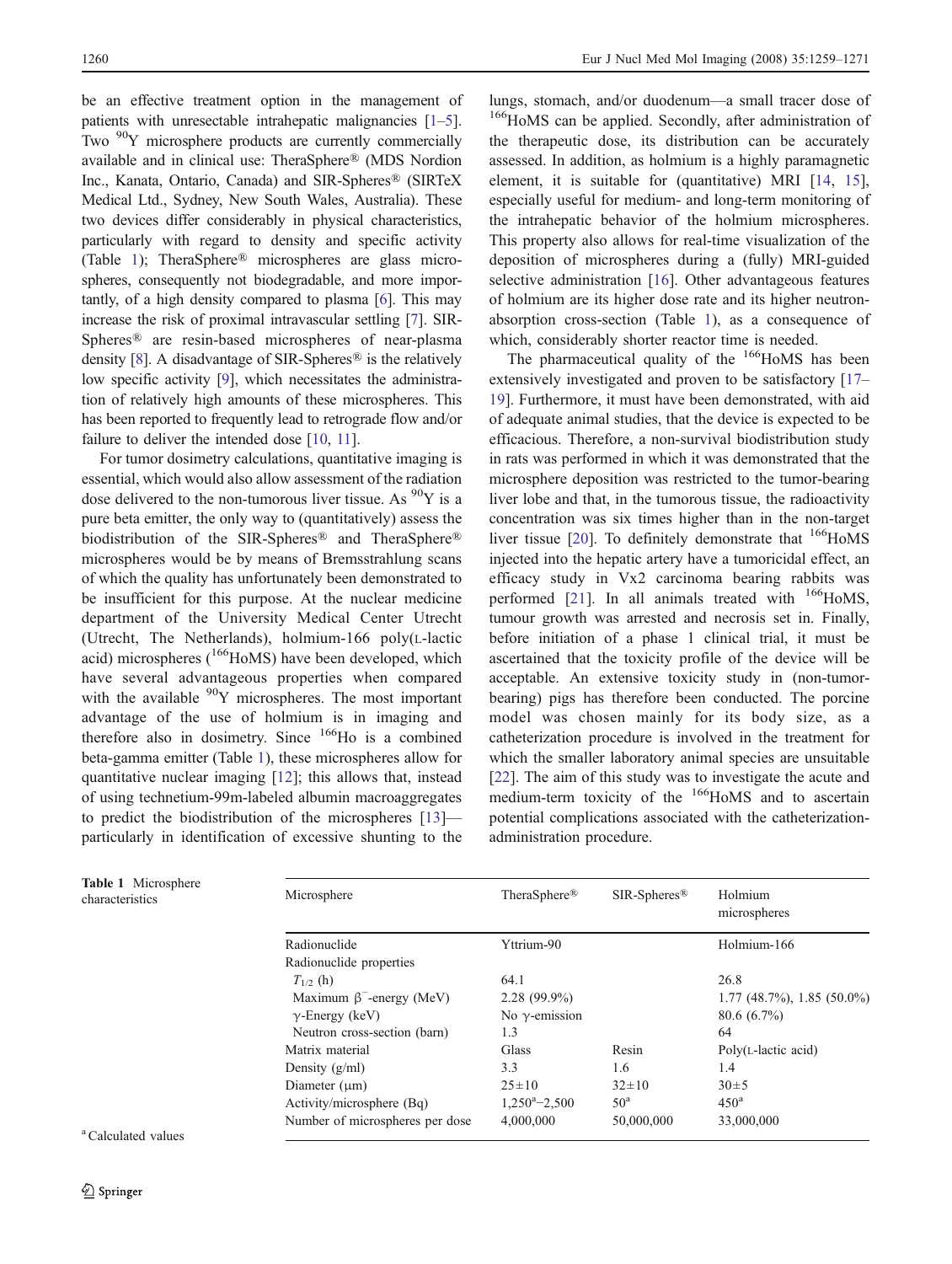#### Materials and methods

#### Study design

The study was divided into two substudies: The aim of the first substudy, which consisted of five pig experiments, was to evaluate the clinical effects of transcatheter hepatic arterial administration of escalating amounts of (non-radioactive)  $165$ HoMS (7.5–37.5 mg/kg in steps of 7.5 mg/kg); the second substudy consisted of 13 pigs that were administered  $166$ HoMS (200–300 mg) with the aim of assessing the clinical effects of increasing amounts of radioactivity, starting at  $3.15$  MBq  $^{166}$ Ho/g liver tissue. Escalation of administered activity was implemented in increments of 3.15 MBq/g up to 9.45 MBq  $^{166}$ Ho/g liver tissue, corresponding with an absorbed liver dose of 50, 100, and 150 Gy, respectively. Each group was intended to consist of two to four animals, depending on the encountered side effects. Animals in the <sup>165</sup>HoMS group were sacrificed 1 month after microsphere administration and the animals in the  $166$ HoMS group randomized to termination 1 or 2 months post-administration.

## Animals

Eighteen healthy female pigs, 3–4 months old, weighing 20–30 kg, and specified pathogen-free, were obtained from the Animal Sciences Group, Wageningen University and Research Center, Lelystad, The Netherlands. A 2-week acclimatization period was allowed. The animals were kept under conventional conditions with ad libitum access to tap water and given standard pelleted feed twice a day. The experiments were conducted in agreement with the local applicable Dutch law, "Wet op de dierproeven" (art. 9, 1977) and the European Convention for the Protection of Vertebrate Animals used for Experimental and Other Scientific Purposes (1986), and approved by the ethical committee for animal experimentation of the University Medical Center Utrecht, Utrecht, The Netherlands (DEC-GNK no. 03.03.032).

#### Microsphere preparation

Good manufacturing practice (GMP) grade <sup>165</sup>HoMS were prepared as previously described [\[18](#page-11-0), [23](#page-11-0)]. In the case of the radioactive substudy, the microspheres were packed in high-density polyethylene vials (Posthumus Plastics, Beverwijk, The Netherlands) and neutron-activated via the <sup>165</sup>Ho  $[n, \gamma]$ <sup>166</sup>Ho reaction in the nuclear reactor of the Delft University of Technology (Delft, The Netherlands) with a thermal neutron flux of  $5 \times 10^{12}$  cm<sup>-2</sup> s<sup>-1</sup> for a predetermined length of time (1.5–7.5 h). After arrival at the hospital, the microspheres were suspended in 1 ml of a

Pluronic® solution [\[24](#page-12-0)] and transferred into a glass Vbottom vial. The amount of radioactivity was then measured in a dose calibrator (VDC-404, Veenstra Instrumenten B.V., Joure, The Netherlands).

#### Anesthesia and analgesia

Premedication for general anesthesia consisted of azaperon (4 mg/kg), ketamine hydrochloride (10 mg/kg), and atropine (0.1 mg/10 kg) IM. Induction of general anesthesia consisted of thiopental  $(5-10 \text{ mg/kg})$  or propofol  $(2.5-3.5 \text{ mg/kg})$  IV. General anesthesia was maintained by continuous intravenous infusion of 8–9 mg/kg per hour propofol or by inhalation of isoflurane (1.5–2.0%) in  $O_2/air$  (1:1) in combination with midazolam hydrochloride (0.2 mg/kg) IV. Perioperative analgesia was provided by sufentanil (loading dose, 5 μg/kg; maintenance dose, 10 μg/kg per hour) IV. Perioperative antibiotic prophylaxis consisted of a preoperative dose of amoxicillin with clavulanic acid (10 mg/kg) IV.

Postoperative medication consisted of buprenorphine (0.015 mg/kg) and carprofen (4 mg/kg) IV, and ampicillin (7.5 mg/kg) IM. The animals were terminated by an overdose of sodium pentobarbitone (100–200 mg/kg) IV after ketamine sedation.

## Chronic intravascular catheter

For convenient withdrawal of blood samples and administration of medication, a 7F silicone catheter (Instech Solomon, Plymouth Meeting, PA, USA) was inserted into the external jugular vein and immobilized and then subcutaneously tunneled to exit dorsally between the scapulas. The postoperative protocol consisted of daily flushing with saline and injection of a heparin saline solution into the catheter and topical antibacterial prophylaxis (procaine benzylpenicillin 200,000 IE/ml + dihydrostreptomycin 200 mg/ml) on the exit site for 2 weeks.

#### Catheterization and microsphere administration

An Avanti®+ catheter sheath introducer (5F, Cordis Europe N.V., Roden, The Netherlands) was inserted into the right femoral artery. The catheters deployed in the experiments were Performa® Modified Hook Flush, Softouch® Osborn 2 and Softouch® Straight Flush, in combination with double-ended (J-tip and straight tip) and straight fixed core (super stiff) guide wires (Merit Medical Europe, Maastricht-Airport, The Netherlands). The tip of the catheter was positioned in A. hepatica propria, i.e., in the hepatic artery, distally to where the gastroduodenal artery branches off. The microspheres were flushed out of the vial and into the catheter by injecting 15–20 ml of saline solution into the vial at a rate of  $0.5-1.0$  ml s<sup>-1</sup>.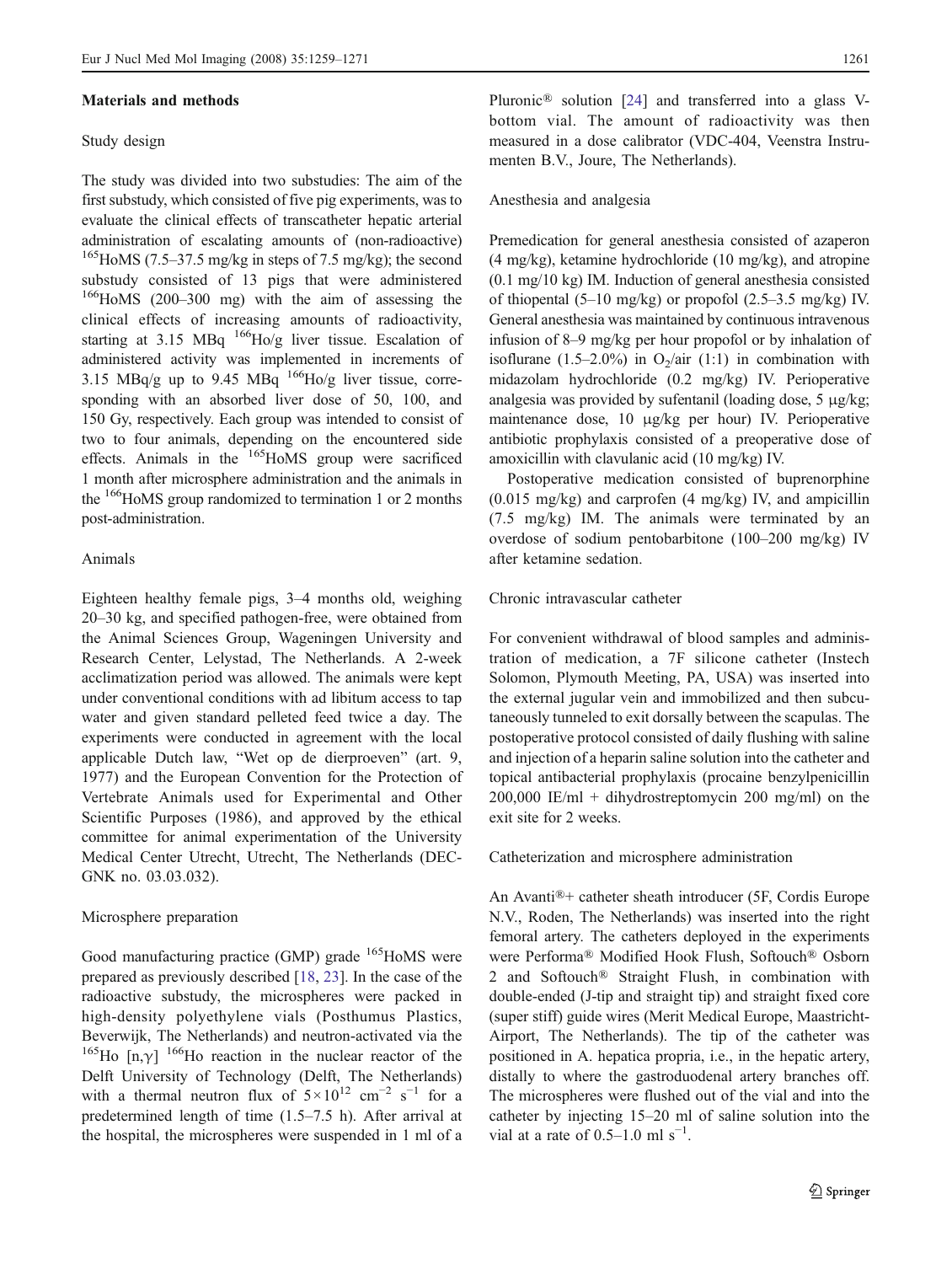## Imaging protocols

Microsphere distribution was assessed by single photon emission computed tomography (SPECT), planar nuclear imaging, and (if available) MRI, 3 days post-administration. Immobilization was obtained by propofol, after premedication with ketamine. The SPECT and MRI scans were acquired according to previously described protocols [\[12](#page-11-0), [14\]](#page-11-0).

#### Dosimetry

The absorbed liver doses were calculated as follows. For <sup>166</sup>Ho, the calculated absorbed energy is 15.87 mJ MBq<sup>-1</sup>, based on S values, as calculated by Dr. M. W. Konijnenberg (Mallinckrodt Inc., Tyco Healthcare, Petten, The Netherlands) through the use of the Monte-Carlo MCNPX code (Los Alamos National Laboratory, Los Alamos, New Mexico, USA). Assuming that all energy is absorbed in the liver, the cumulative dose  $(mGy MBq^{-1})$  may be calculated to be 15.87 mJ MBq−<sup>1</sup> /liver weight (kg). The weight of the porcine liver equates to 1.97% of the body weight [\[25](#page-12-0)]. Thus, for example, in a pig of 25 kg with a liver of approximately 490 g in which 4,500 MBq 166Ho is administered, the absorbed organ dose is  $15.87 \times 10^{-3}$  J MBq<sup>-1</sup> × 4,500 MBq/  $0.490 \text{ kg} = 146 \text{ Gy}$ .

## Clinical follow-up

The animals were monitored for clinical side effects on a daily basis. Clinical parameters monitored included demeanor, consciousness level/alertness, posture and gait, food intake, and growth (the animals were weighed twice a week).

Blood samples were taken before microsphere administration (baseline values), 10 min after delivery of the microspheres, and twice a week until termination. Hemoglobin (Hb), leukocyte count, and platelet count were determined within 4 h of sampling using a Cell-Dyn® 4000 hematology analyzer (Abbott Laboratories, Santa Clara, CA, USA). Prothrombin time (PT) was determined within 4 h of sampling using a STA® coagulation analyzer (Diagnostica Stago, Asnières, France). Plasma samples for chemical analyses were stored after centrifugation and kept frozen at −20°C until analysis. Gamma-glutamyltransferase (GGT), alkaline phosphatase (ALP), alanine aminotransferase (ALT), aspartate aminotransferase (AST), and bilirubin were analyzed, using a Vitros® 950 chemistry system (Ortho Clinical Diagnostics, Rochester, NY, USA).

#### Postmortem examination

After termination, a gross pathological examination was performed, during which the liver and gallbladder, spleen, lungs, and stomach were collected and processed for histological examination. Tissue sections (4-μm thick) were routinely prepared and stained with hematoxylin and eosin and evaluated by light microscopy.

## Ex vivo radioactivity distribution assessment

The liver and gallbladder, spleen, lungs, and stomach of the animals, which had been administered with  $166$ HoMS, were processed into a homogeneous suspension using a kitchen blender and chemical destruction (sodium hydroxide 8.25 mmol/l). For every organ suspension, the content of holmium-166 metastable (<sup>166m</sup>Ho,  $T_{1/2} \approx 1,200$  years) was measured directly using a low-background gamma-counter (Tobor, Nuclear Chicago, Chicago, IL, USA). During neutron activation, both <sup>166</sup>Ho and <sup>166m</sup>Ho are formed  $(166Ho^{166m}Ho \approx 1,000,000:1)$ . Since the  $166mHo$  interorgan distribution is linear to the <sup>166</sup>Ho distribution, the interorgan radioactivity distribution of the <sup>166</sup>HoMS could then be calculated accurately.

## **Results**

## Clinical follow-up

In the non-radioactive experiments, the amount of <sup>165</sup>HoMS was escalated up to 700 mg, which on a bodyweight basis, corresponds to three times the amount that will be administered to patients. Whether the entire dosage was selectively deposited in the liver and whether or not a significant part of the injected microspheres had ended up in organs other than the liver could not be quantitatively assessed. In the radioactive experiments, between 1.4 and 6.5 GBq  $^{166}$ Ho was administered, which (when corrected for extrahepatic deposition) equates to attained whole-liver nominal absorbed doses of between 59 and 162 Gy; Table [2](#page-4-0) gives an overview of the amounts of microspheres actually administered and, where appropriate, the real amounts of radioactivity that were delivered and, accordingly, the estimated absorbed liver doses.

After the catheterization-administration procedure, inappetence and a slightly diminished state of consciousness, both of which were transient, were observed in some animals in both substudies. Typically, in a couple of days, consciousness level and appetite returned to pretreatment levels. However, daily contact (for at least 20 min) between researcher and pig beginning 2 weeks before the start of the experiment clearly advanced the return of appetite within 2 days for most of the animals.

In total, five serious adverse events were observed (Table [3](#page-4-0)). Complications that occurred were either due to erroneous microsphere delivery, i.e., extrahepatic deposition, or due to comorbidity, with the exception of pig 3.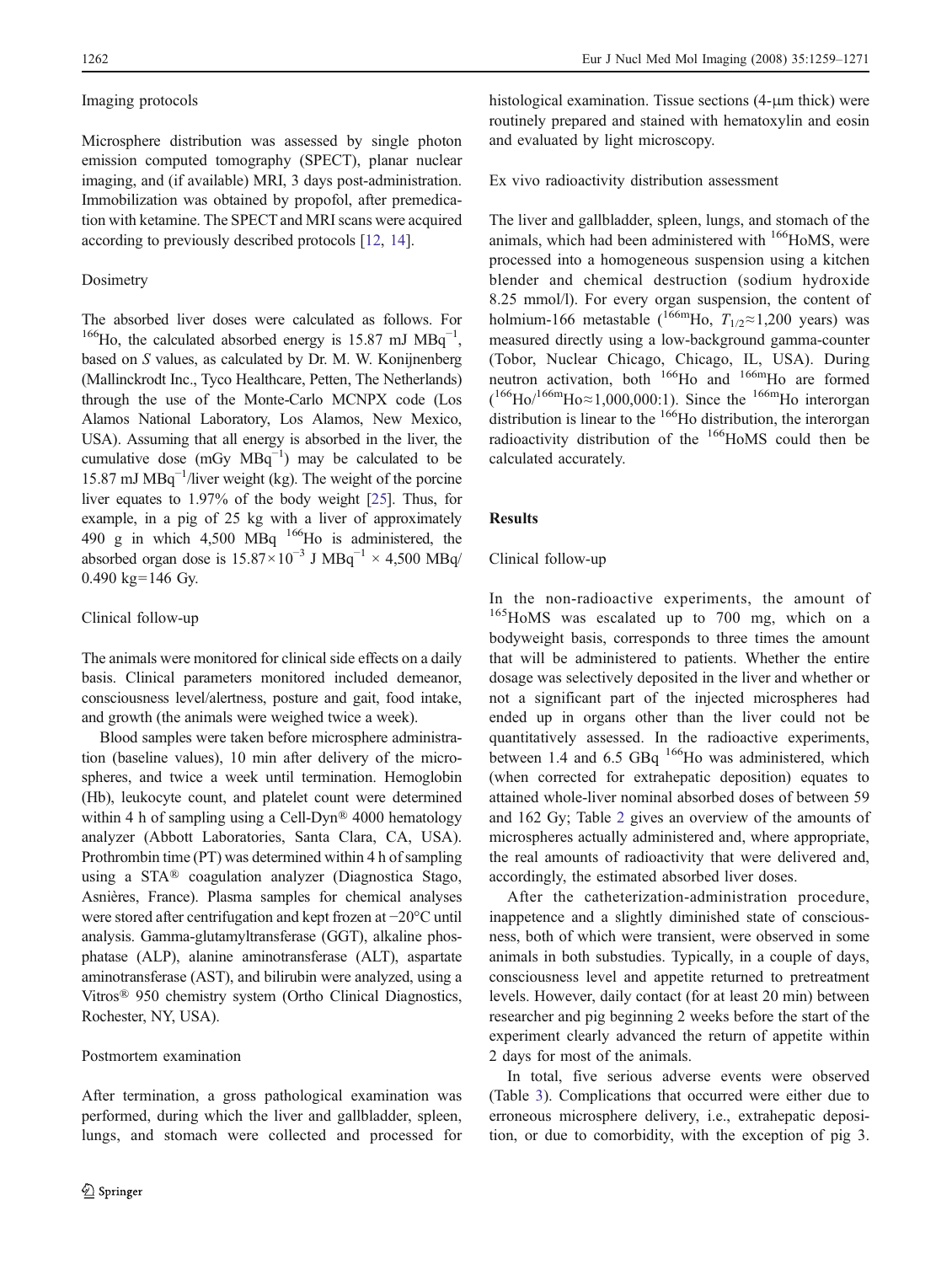#### <span id="page-4-0"></span>Table 2 Overview of the pig experiments

| Pig no. | Body weight<br>$(kg)^a$ | Administered dosage of HoMS |                          |                                   |                            | Absorbed liver<br>dose $(Gy)^e$ | Imaging<br>modalities    |              | Termination time<br>(days post-administration) |  |
|---------|-------------------------|-----------------------------|--------------------------|-----------------------------------|----------------------------|---------------------------------|--------------------------|--------------|------------------------------------------------|--|
|         |                         | mg <sup>b</sup>             | MBq                      | Specific activity<br>$(MBq/mg)^c$ | $MBq/g$ liver <sup>d</sup> |                                 | <b>MRI</b>               | <b>SPECT</b> |                                                |  |
| 1       | 21.8                    | 159                         |                          |                                   |                            |                                 |                          |              | 30                                             |  |
| 2       | 18.0                    | 320                         |                          |                                   |                            |                                 |                          |              | 30                                             |  |
| 3       | 18.7                    | 430                         |                          |                                   |                            |                                 |                          |              | 30                                             |  |
| 4       | 18.0                    | 599                         | $\overline{\phantom{0}}$ |                                   |                            |                                 |                          |              | 30                                             |  |
| 5       | 19.4                    | 700                         | —                        |                                   |                            |                                 | $^{+}$                   | —            | 30                                             |  |
| 6       | 21.9                    | 294                         | 1,786                    | 6.1                               | 4.1                        | 66 (50)                         | $^{+}$                   | $^{+}$       | 30                                             |  |
| 7       | 19.0                    | 240                         | 2,439                    | 10.2                              | 6.5                        | 103(100)                        | $^{+}$                   | $^{+}$       | 60                                             |  |
| 8       | 18.2                    | 281                         | 4,409                    | 15.7                              | 6.3                        | 101 (150)                       | $\qquad \qquad$          | $^{+}$       | 6                                              |  |
| 9       | 19.3                    | 221                         | 1,410                    | 6.4                               | 3.7                        | 59 (50)                         | $^{+}$                   | $^{+}$       | 60                                             |  |
| 10      | 20.0                    | 244                         | 3,133                    | 12.8                              | 3.8                        | 60 (100)                        | $+$                      | $^{+}$       | 5                                              |  |
| 11      | 20.1                    | 297                         | 2,657                    | 8.9                               | 6.7                        | 107(100)                        | $^{+}$                   | $^{+}$       | 60                                             |  |
| 12      | 19.1                    | 278                         | 2,846                    | 10.2                              | 7.6                        | 120(150)                        | $\overline{\phantom{0}}$ | $^{+}$       | 20                                             |  |
| 13      | 24.5                    | 157                         | 2,954                    | 18.8                              | 6.1                        | 97 (150)                        | $^{+}$                   | $^{+}$       | 60                                             |  |
| 14      | 26.4                    | 138                         | 3,371                    | 24.4                              | 6.5                        | 103(150)                        | $^{+}$                   | $^{+}$       | 30                                             |  |
| 15      | 29.7                    | 170                         | 5,825                    | 34.3                              | 8.3                        | 132(150)                        | $^{+}$                   | $^{+}$       | 53                                             |  |
| 16      | 28.8                    | 191                         | 5,874                    | 30.8                              | 6.7                        | 106 (150)                       | $^{+}$                   | $^{+}$       | 30                                             |  |
| 17      | 28.2                    | 192                         | 6,485                    | 33.8                              | 10.2                       | 162(150)                        |                          | $^{+}$       | 30                                             |  |
| 18      | 29.3                    | 223                         | 5,895                    | 26.4                              | 7.4                        | 118 (150)                       |                          | $^{+}$       | 60                                             |  |

<sup>a</sup>Body weight at time of administration.

 $<sup>b</sup>$  Regarding the administered amount of microspheres in the non-radioactive experiments (pig no. 1–5) it was assumed that the entire administered</sup> dose was selectively deposited in the liver.

<sup>c</sup> In the last six experiments specific activity was higher (hence number of microspheres lower) to reduce the risk of backflow.

<sup>d</sup> According to literature (Boxenbaum et al., 1979) the weight of the porcine liver equates to 1.97% of its body weight. The portion of the administered amount of radioactivity actually delivered into the liver was calculated by measuring the <sup>166m</sup> Ho contents in the ex vivo organs. <sup>e</sup> The organ dose was calculated as follows: [15.87 mJ ⋅ MBq<sup>-1</sup> ⋅ A (MBq)/LW (kg)] × 10<sup>-3</sup> (where A is administered amount of radioactivity and  $LW$  is liver weight). Intended liver dose is given between parentheses.

This animal was administered <sup>165</sup>HoMS and experienced a paraparesis, probably attributable to a catheterizationrelated cord infarction that spontaneously resolved within 24 h. In pigs 8 and 10, treated with radioactive microspheres, clinically significant backflow into the gastroduodenal artery occurred. This artery conveys blood to the stomach, duodenum, and the pancreas and arises from the common hepatic artery, close to the origin of the right and left hepatic artery (Fig. [1](#page-5-0)a,b) [[26\]](#page-12-0). Pig 8 expired from

multifocal perforating gastric ulceration and peritonitis 6 days post-administration, and pig 10 was euthanized when excessive deposition of radioactivity in the stomach was observed on the nuclear scans. Pig 12 was diagnosed with severe persistent anemia (Hb<2.5 mmol/l) 1 week post-operation and died from heart failure on day 20. During postmortem examination, the animal was found to have suffered from multiple perforating gastric ulcers, which were not confined to the esophageal region. A

| <b>Table 3</b> Adverse events |  |
|-------------------------------|--|
|-------------------------------|--|

| Pig no. | Adverse event                                                                              | Comment                                                                                                                      | Clinical outcome                       |
|---------|--------------------------------------------------------------------------------------------|------------------------------------------------------------------------------------------------------------------------------|----------------------------------------|
| 3       | Transient paraparesis                                                                      | Ascribed to a spinal cord infarction                                                                                         | Resolved within 24 h                   |
| 8       | Acute peritonitis, necrosis of the stomach wall<br>and full-thickness gastric wall rupture | Due to inadvertent administration of <sup>166</sup> HoMS into<br>A. gastroduodenalis                                         | Found dead at day 6                    |
| 10      | Multifocal ulceration of the stomach,<br>one large perforating ulcer                       | As a consequence of backflow of <sup>166</sup> HoMS into<br>A. gastroduodenalis                                              | Euthanized at day 5                    |
| 12      | Chronic anemia due to persistently bleeding<br>ulcer                                       | Pepsinogen serum levels revealed that the peptic ulcer<br>was present before <sup>166</sup> HoMS had been administered       | Demise from heart failure<br>at day 20 |
| 15      | Endocarditis of the tricuspid valve, chronic<br>anemia due to persistently bleeding ulcer  | The endocarditis was most probably associated with<br>unhygienic blood withdrawal from the chronic<br>intravascular catheter | Euthanized at day 53                   |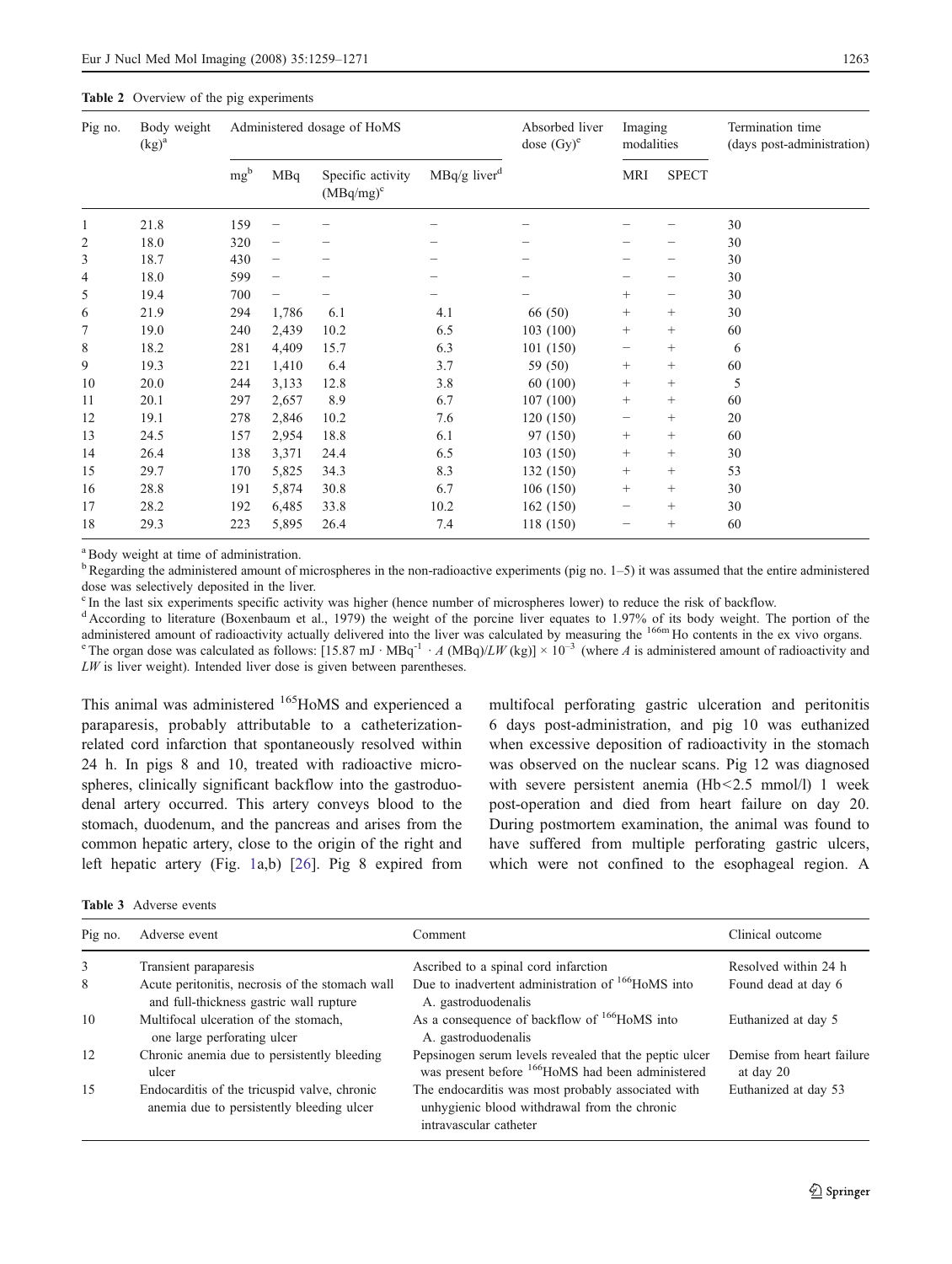<span id="page-5-0"></span>Fig. 1 MR arteriography of the thorax and abdomen of a pig, anteroposterior projection (a); excerpt of a (b): common hepatic artery  $(1)$ , splenic artery (2), caudal phrenic artery (3), gastroduodenal artery (4), (branches of the) proper hepatic artery (5), right hepatic artery (6), medial hepatic arteries (7), left hepatic artery (8), and right gastric artery (9)



bleeding ulcer was most probably already present when the animal underwent <sup>166</sup>HoMS administration, as was demonstrated by the (difference in pre- and post-treatment) pepsinogen serum levels (data not shown). Pig 15 had to be euthanized prematurely because of its poor clinical condition; 7 weeks after  $166$ HoMS administration, it was found in a lethargic state, feverish, and unwilling to eat. It was also very anemic (Hb<3.0 mmol/l) and exhibited signs of consumption coagulopathy. Despite antibacterial and antipyretic treatment, and supportive care, its condition continued to deteriorate and required euthanization at day 53. At necropsy, an endocarditis, most probably infective, was found, almost certainly associated with unhygienic blood withdrawal from the chronic intravascular catheter. Deep gastric ulcers were also found, the largest one being in the pars oesophagea of the stomach.

#### Laboratory evaluation

Hematological and (especially) hematochemical reference values of healthy pigs vary considerably between sources [\[27](#page-12-0)–[29](#page-12-0)]. This is because different analysis methods had been used and because the measured values of some parameters are highly age-dependent (e.g., ALP, of which the serum levels are higher in growing animals). Most blood reference values from literature could therefore not be used in this study. Instead, it was decided to compare the mean values of the samples obtained post-treatment with the mean of the baseline values for each parameter.

The serum activities of GGT, ALP, and ALT exhibited no clinically relevant changes (Fig. [2](#page-6-0)a–c). In the ALP serum levels, a trivial difference was observed between the <sup>165</sup>HoMS group and the <sup>166</sup>HoMS group, which was already present in the baseline values. After radioactive microsphere administration, a moderate and transient elevation of AST levels was observed (Fig. [2d](#page-6-0)). In most samples, bilirubin was not detectable, and in the few in which it was detectable, levels did not surpass 4.0 μmol/l (data not shown). Mean hemoglobin levels were all higher than the mean of the hemoglobin baseline levels (Fig. [3](#page-7-0)a), even though the two animals diagnosed with severe persistent anemia were also included in the analysis. Similarly, platelet counts in the initial post-procedural samples were low, compared to those in samples collected later (Fig. [3b](#page-7-0)). The platelet counts varied considerably, both intra- and interindividually, but remained in the normal range. The mean total leukocyte count also remained within normal limits (Fig. [3](#page-7-0)c) [[27](#page-12-0)]. Prothrombin time was not prolonged in any of the samples (Fig. [3](#page-7-0)d).

## Postmortem examinations

The main pathological findings of the animals are summarized in Table [4.](#page-8-0) In the pigs that had been administered nonradioactive holmium microspheres, no gross abnormalities were seen, except for the liver of pig 3 (22.5 mg  $^{165}$ HoMS/kg) in which the right lobes showed moderate atrophy and the left lobes slight (compensatory) hypertrophy. In one animal in this group, ulceration of the esophageal region of the stomach was seen. Moderate to marked atrophy of one or more liver lobes with compensatory hyperplasia of the other lobes was frequently observed in the animals treated with radioactive holmium microspheres (Table [4\)](#page-8-0). In five animals (all from the  $166$ HoMS substudy), moderate to extensive, often perforating, ulceration of the cardiac, fundic, and/or antral regions of the stomach was observed. In five animals, ulceration of the esophageal region of the stomach was seen (Table [4](#page-8-0)). In two animals, infarction of the gallbladder was observed (Table [4](#page-8-0)).

Histological examinations of the pigs of the  $165$ HoMS group regularly showed small and sometimes larger aggregates of microspheres in arteries of the liver, as well as some solitary intra-arteriolar microspheres in the stomach and gallbladder. Larger aggregates in the livers were associated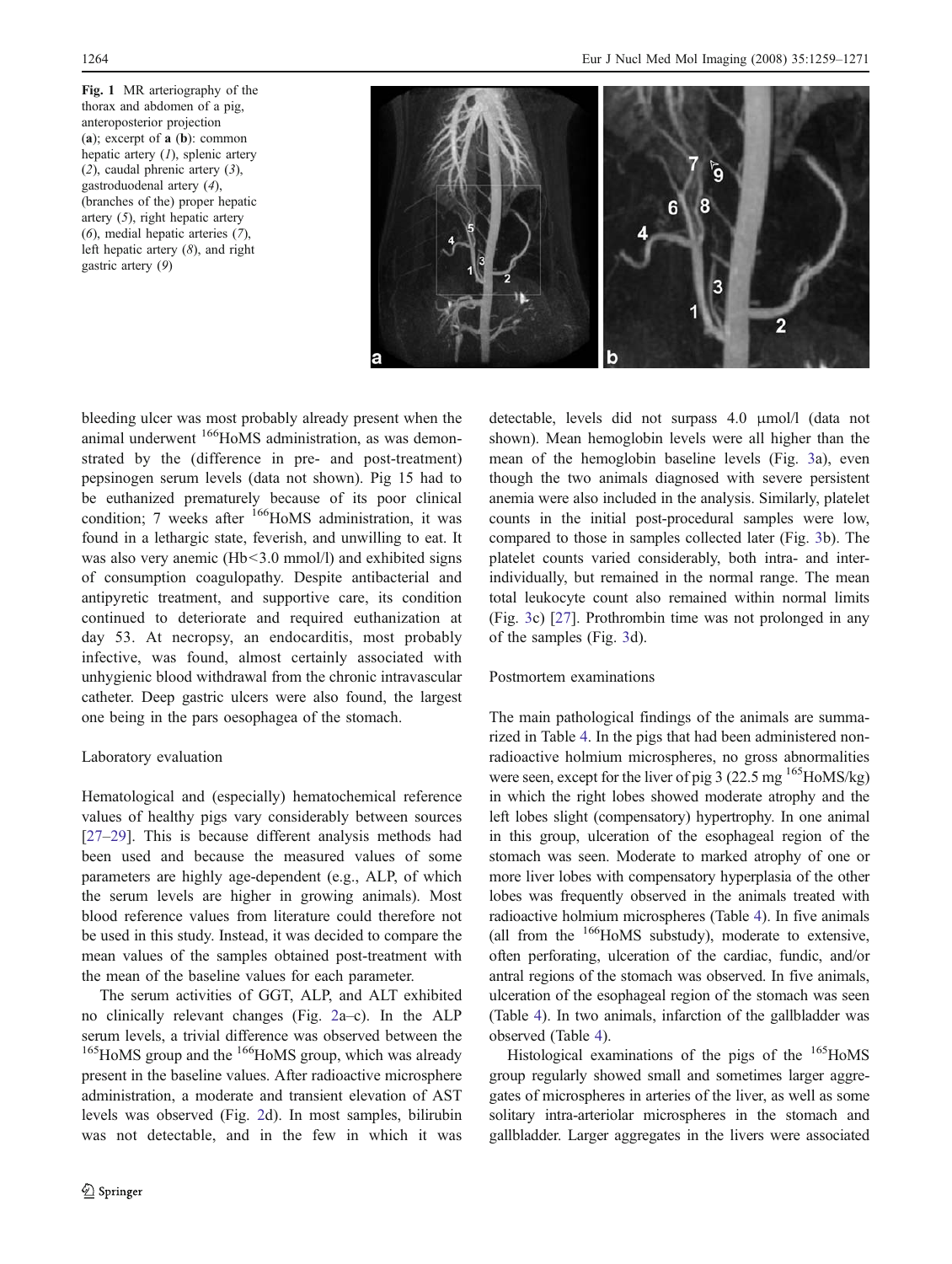<span id="page-6-0"></span>

Fig. 2 Liver enzymes serum activities. Time in between samples was 3 or 4 days, and value 1 was derived from samples taken before microsphere administration: serum activities of GGT (a), serum activities of ALP (b), serum activities of ALT (c), serum activities of AST (d)

with fibrosis and sometimes multinucleated giant cells surrounding individual spheres (Fig. [4](#page-8-0)a). In pig 3, in the right lateral liver lobe, a large portal area was seen with coagulative necrosis, surrounded by multinucleated giant cells, many pigmented macrophages and a fibrous capsule. In this capsule, some large aggregates of spheres were present (Fig. [4](#page-8-0)b). In the surrounding atrophic parenchyma, moderately broadened interlobular septa with fibrosis and arteriolar and ductular proliferation were seen; within these septa, small aggregates of microspheres were present. Histological examinations of pigs 8 and 10 in the  $166$ HoMS group, which died spontaneously at day 6 and was euthanized in extremis at day 5, respectively, showed multifocal aggregates in the hepatic arteries in the portal tracts. These aggregates were associated with complete necrosis of the portal area and the adjacent parenchyma (Fig. [4c](#page-8-0)). In the stomach of these animals, intra-arteriolar aggregates were sometimes seen, associated with thrombosis and necrosis of the arteriolar wall (Fig. [4](#page-8-0)d). In the other pigs in this group, which survived for 30 or 60 days, in the atrophic liver lobes, large aggregates of microspheres were frequently seen, associated with large areas of coagulative necrosis (often with yellow discoloration by bile imbibition) and surrounded by multinucleated giant cells, pigmented macrophages, and a fibrous capsule (Fig. [4e](#page-8-0)). In the two animals with infarction of the gallbladder, there was necrosis of the wall of the gallbladder with fibrous encapsulation. In the lumen of the gallbladder necrotic debris, inspissated bile and bile containing macrophages were present. An intraarteriolar aggregate was sometimes observed within the fibrous capsule (Fig. [4](#page-8-0)f). Histological examinations of the spleen in both groups showed only very rarely a solitary microsphere without additional histological changes. In none of the animals were microspheres seen in the lungs.

Imaging and microsphere biodistribution

Nuclear scans (planar and SPECT) were acquired in all 13 radioactive experiments. The distribution of radioactivity was assessed by ex vivo <sup>166m</sup>Ho measurements. Figure [5a](#page-9-0) shows a planar nuclear scan in which highly selective hepatic accumulation of the radioactivity is demonstrated, as was the case in seven animals in which, according to the <sup>166m</sup>Ho measurements, more than 95% of the injected dose was deposited in the liver. On the scans of six animals, accumulation of <sup>166</sup>HoMS in the stomach was observed; although clinically inconsequential, on the scans of four pigs, a low to moderate amount of radioactivity  $\langle 20\% \rangle$ was shown to be present in the stomach (Fig. [5](#page-9-0)b). In two other animals (pigs 8 and 10), the scans revealed excessive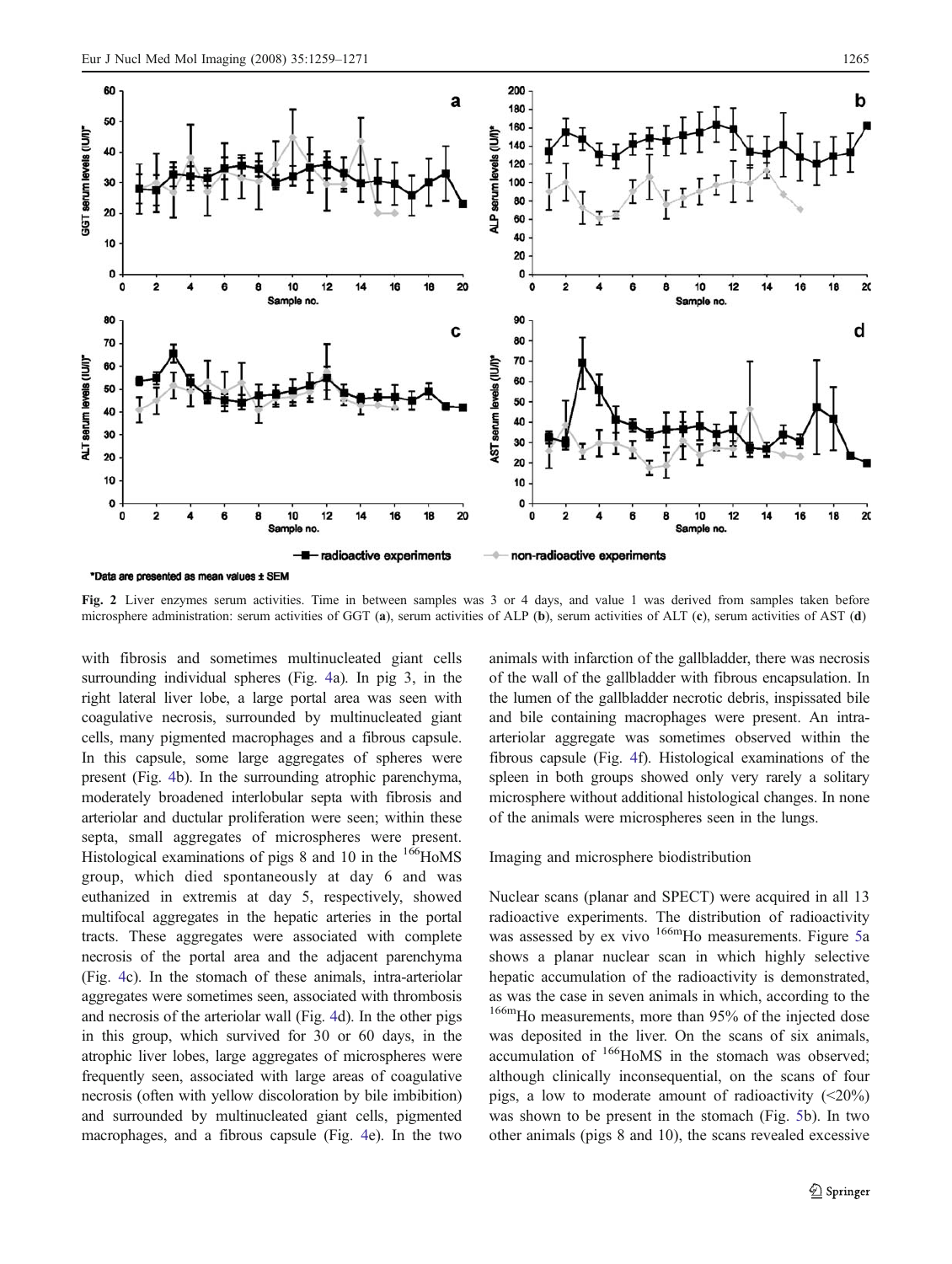<span id="page-7-0"></span>

\*Data are presented as mean values ± SEM

Fig. 3 Hematological values. Time in between samples was 3 or 4 days, and value 1 was derived from samples taken before microsphere administration: hemoglobin concentrations (a), platelet counts (b), leukocyte counts (c), prothrombin time (d)

deposition of radioactivity in the gastric wall (48% and 53% of injected activity, respectively; Fig. [5c](#page-9-0)). In none of the experiments was  $166$ Ho detected to be present in the lungs. This was in accordance with the histological examinations. In two animals, a portion of the radioactivity was delivered to the spleen  $(\sim 10\%)$ . The nuclear scans revealed that the intrahepatic microsphere distribution was distinctly heterogeneous.

MRI scans were obtained in one non-radioactive experiment (pig 5) and in nine radioactive experiments (Table [2;](#page-4-0) Fig. [6a](#page-9-0)–f). While the intrahepatic distribution of the microspheres could be accurately assessed, demonstration of either presence or absence of microspheres in the lungs proved to be unfeasible, as the holmium-based artifacts on  $T_2^*$ -weighted images are black, as is the air in the lungs. The presence of stomach gas and other contents also made it very difficult to assess whether microspheres had been deposited into the gastric wall.

## Discussion

The clinical effects of (non-radioactive)  $165$  Ho and (radioactive)  $^{166}$ Ho poly(L-lactic acid) microspheres when injected into the proper hepatic artery using a catheter were investigated in non-tumor-bearing pigs. With regard to the <sup>165</sup>HoMS, it was investigated whether the administration of increasing amounts of microspheres would lead to signs of toxicity. The aim of the  $166$ HoMS substudy was to evaluate the effects of escalating absorbed liver doses (from 50 up to 150 Gy). All animals were extensively monitored, both clinically, hematologically, and biochemically. After termination, a postmortem examination was undertaken. As quantitative 166Ho SPECT for clinical application is still in development, (the extent of) extrahepatic microsphere deposition was quantified through measuring the relative 166m<sub>Ho</sub> content in organ homogenates.

Gastric ulcers have been a frequently encountered pathological finding in this study, located both in the esophageal region and in other parts of the stomach. Although gastric ulceration in the esophageal region is a very common abnormality in pigs and considered a mainly husbandry-related phenomenon [[30\]](#page-12-0), it nonetheless can have a fatal outcome (due to persistent hemorrhage). One animal in this study (pig 12) died as a consequence of very severe persistent gastric bleeding, and although the gastric ulcers found at gross pathological examination were not confined to the esophageal region, a bleeding ulcer was most probably already present when the animal underwent <sup>166</sup>HoMS administration, as was demonstrated by the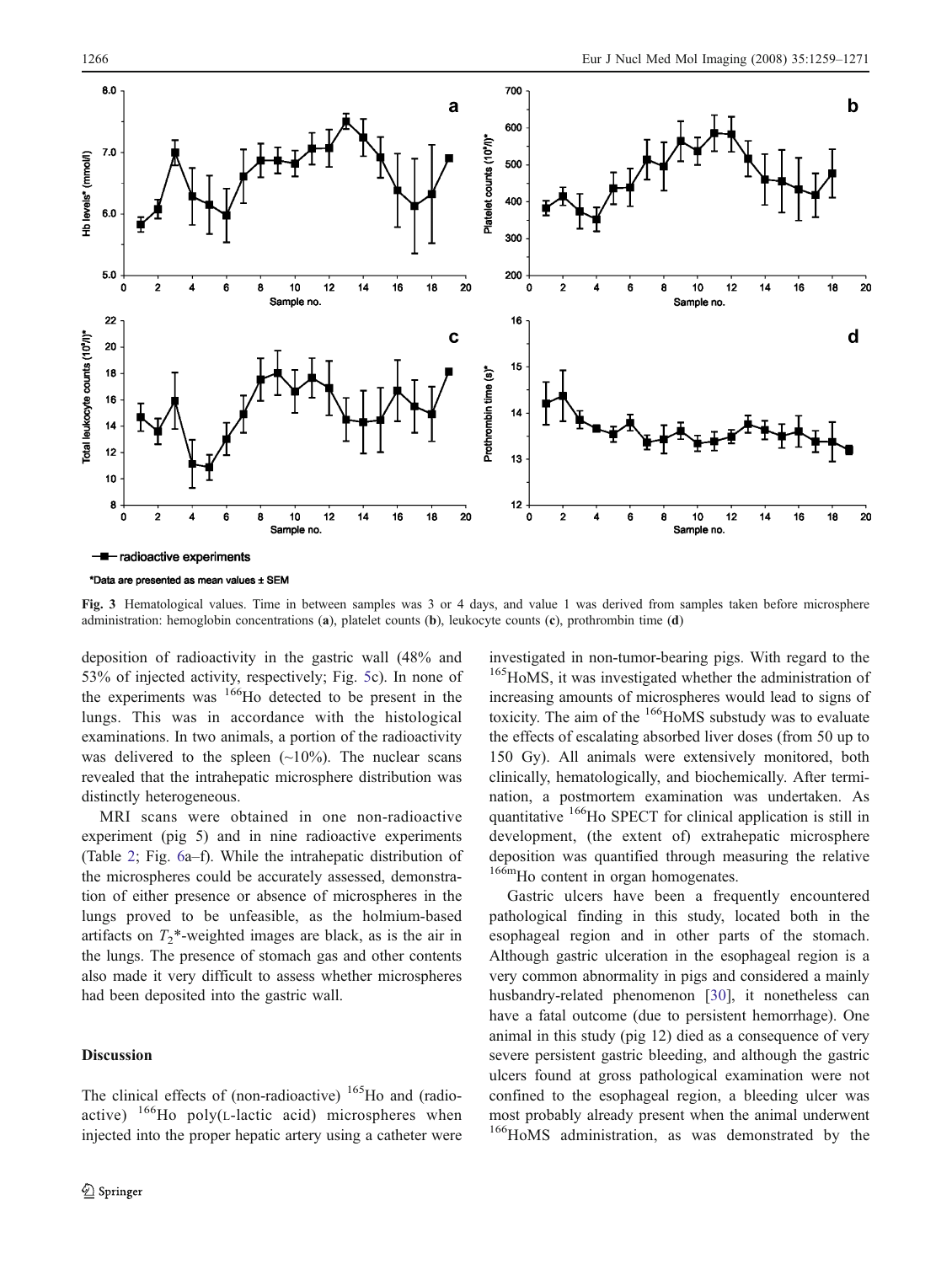<span id="page-8-0"></span>

| Table 4 Main pathological<br>findings       | Pig no. | Liver atrophy    | Liver necrosis       | Gallbladder<br>infarction | Gastric ulcers                  |                      |  |
|---------------------------------------------|---------|------------------|----------------------|---------------------------|---------------------------------|----------------------|--|
|                                             |         |                  |                      |                           | Antrum, corpus<br>and/or fundus | Esophageal<br>region |  |
|                                             |         |                  |                      |                           |                                 | $^{+}$               |  |
|                                             |         |                  |                      |                           |                                 |                      |  |
|                                             | 3       | $+$ (RL, RM)     | $+$ (RL)             |                           |                                 |                      |  |
|                                             | 4       |                  |                      |                           |                                 |                      |  |
|                                             | 5       |                  |                      |                           |                                 |                      |  |
|                                             | 6       |                  |                      |                           |                                 |                      |  |
|                                             |         |                  |                      |                           |                                 |                      |  |
|                                             | 8       |                  | $+$ (RL)             |                           | $^{+}$                          |                      |  |
|                                             | 9       | $+$ (RL)         |                      |                           |                                 |                      |  |
|                                             | 10      |                  | $+$ (RM)             |                           | $^{+}$                          |                      |  |
|                                             | 11      | $+$ (RM, LM)     | $+$ (RM)             |                           |                                 |                      |  |
|                                             | 12      | $+$ (LL, LM)     | $+$ (RL, RM, LM, LL) | $\qquad \qquad -$         | $^{+}$                          | $^{+}$               |  |
|                                             | 13      | $+$ (LL, LM)     |                      |                           |                                 |                      |  |
|                                             | 14      |                  | $+$ (HR, RL, LM)     | $^{+}$                    |                                 |                      |  |
|                                             | 15      | $+$ (LM, LL)     | $+$ (RL, LM, LL)     | -                         | $^{+}$                          | $^{+}$               |  |
| HR hilar region, LM left medial             | 16      | $+$ (RL, RM)     | $+$ (RM)             | $^{+}$                    | -                               | $^{+}$               |  |
| lobe, LL left lateral lobe, RL              | 17      | $+$ (LM, LL)     | $+$ (LM, LL)         |                           | $^{+}$                          |                      |  |
| right lateral lobe, RM right<br>medial lobe | 18      | $+$ (RM, LM, LL) | $+$ (RL, RM)         |                           |                                 | $+$                  |  |

(difference in pre- and post-treatment) pepsinogen serum levels [[31,](#page-12-0) [32\]](#page-12-0). After this event, the animals to be used in all remaining experiments were transported from the supplier under mild sedation with azaperon to help reduce stress and given antacid medication (sucralfate suspension). medial lobe

The pigs were visited by the researcher on a daily basis,

starting in the acclimatization period, both to help them get acquainted with the researcher and to provide a diversion from daily routine. Pig 15 also developed a severe anemia due to bleeding ulcers, but because the onset was more than 6 weeks post-treatment, it was certainly not related to the microsphere treatment. As this animal also suffered from a



Fig. 4 a Liver of pig 3 ( $165$ HoMS): aggregate of microspheres within a hepatic artery with fibrosis and multinucleated giant cells. b Liver of pig 3 ( $^{165}$ HoMS): large portal area with necrosis surrounded by macrophages and multinucleated giant cells and a fibrous capsule with large aggregates of microspheres. c Liver of pig 8 ( $166$ HoMS): a confined moderate-sized aggregate, probably within a hepatic artery, surrounded by hepatic necrosis and hemorrhage of the surrounding parenchyma and partial necrosis of the portal structures. d Stomach of

pig 10 (<sup>166</sup>HoMS): submucosal artery with microspheres associated with fibrinoid deposition and necrosis of the arterial wall. e Liver of pig 11  $(166)$ HoMS): large area with yellow necrosis and a large aggregate of microspheres within a necrotic hepatic artery. f Gallbladder of pig 16 (<sup>166</sup>HoMS): lumen filled with necrotic debris, macrophages, and some neutrophils. Marked fibrosis of the wall with an aggregate of microspheres within an artery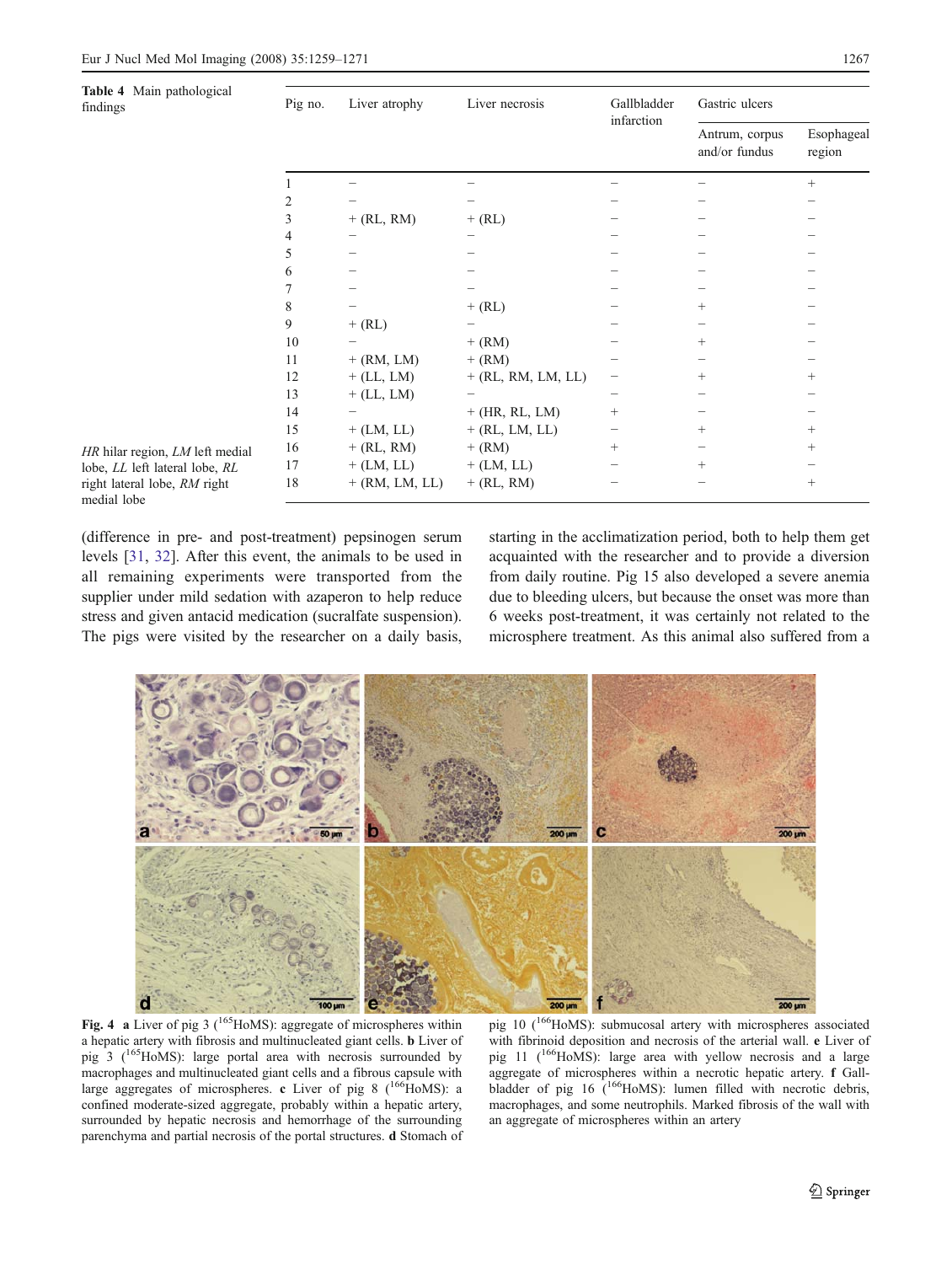<span id="page-9-0"></span>

Fig. 5 Nuclear images of pigs administered <sup>166</sup>HoMS. Planar nuclear scan of pig 15, demonstrating highly selective deposition of <sup>166</sup>HoMS microspheres in the liver (a); planar nuclear scan of pig 18, on which a substantial amount of  $166$ Ho (17.4%) is revealed to be present in the

gastric wall (b); planar nuclear scan of pig 10, demonstrating excessive amounts of radioactivity (52.5% of injected dose) present in the stomach. An intense hotspot in the lesser curvature of the stomach is depicted by the arrow (c)

septic endocarditis, which will have brought about distress and anorexia, it is more likely that the ulcers, hence the persistent blood loss, were associated with this comorbidity. During the course of the experiments, the use of chronic intravascular catheters has proved to be ideal, both for the administration of intravenous medication and for obtaining blood samples. However, it must be stressed that, to minimize the risk of catheter-related infections or even sepsis, these devices should be operated in a strictly sterile manner.

The key component of a toxicity study is usually the pharmaceutical compound that is administered to the animal. In this radioembolization study, as well as the pharmaceutical quality of the microspheres, a very important factor was the manner in which the catheterization-microsphere administration procedure was carried out. The most important (lethal) complication that has occurred was inadvertent deposition of an excessive amount of  $166$ HoMS in the

gastric wall (pigs 8 and 10), as a consequence of which perforating ulcers were induced. The cause of this radioembolization of the stomach was most probably unintentional injection of microspheres into the gastroduodenal artery, as a result of inaccurate catheter positioning, and/or too high a force applied to flush the microspheres into the proper hepatic artery, thus resulting in retrograde flow. Catheter manipulation can also lead to vasospasm, for which pigs are predisposed, further increasing the risk of backflow. In the last six experiments, the specific activity of the <sup>166</sup>HoMS was increased (from  $\sim$ 10 to  $\sim$ 25 MBq/mg); hence, the amount of microspheres to be administered significantly decreased (Table [2](#page-4-0)). Until these experiments, a hockey-stick-shaped catheter was used, both to pass the celiac axis and to administer the microspheres. To reduce the risk of backflow, in the subsequent experiments, the microspheres were administered using a straight-tip catheter.

Fig. 6 In vivo coronal  $(a-c)$  and transverse (d*–*f) MR images of pig 17. The anatomical images are found in a and **d** ( $T_1$ -weighted SE), and **b** and e ( $T_2$ -weighted SE images). c and f The holmium-sensitive  $T_2^*$ -weighted GE images. In the  $T_1$ -weighted SE images, the vessels and gallbladder show up as hypo-intense structures and as hyperintense structures in the  $T_2$ -weighted SE images. In the  $T_2^*$ -weighted GE images, the clusters of microspheres are visualized as additional focal regions of signal loss, especially in the dorsal region

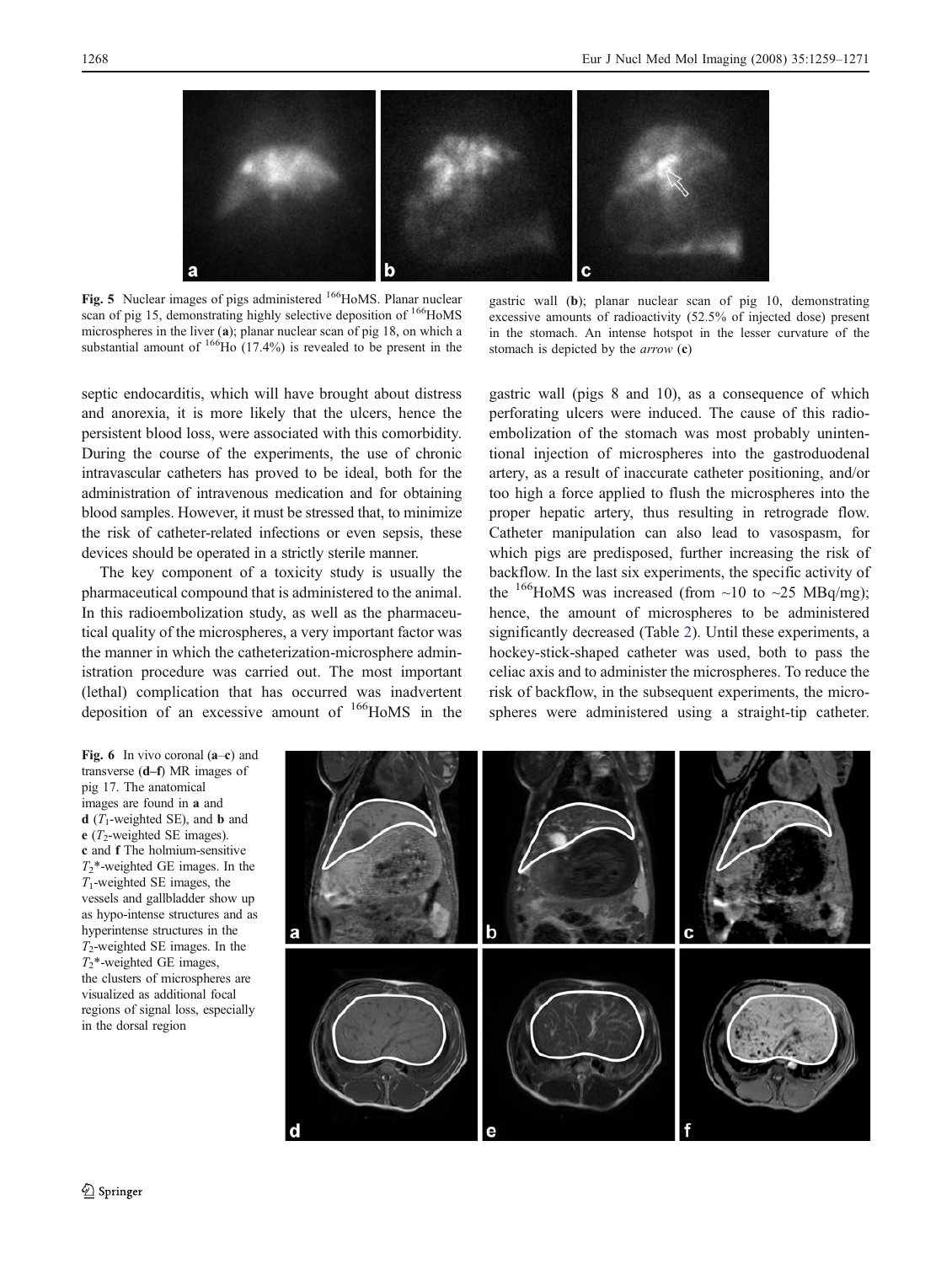Furthermore, in the last eight experiments, an iodine contrast agent (Telebrix® 35) was added to the flushing fluid (50:50) to be able to monitor for backflow using X-ray C-arm imaging. In the remaining experiments, deposition of excessive amounts of <sup>166</sup>HoMS into the gastric wall did not occur, although, in four cases, there was still some radioactivity (<20% of injected dose) present in the stomach wall. Backflow into A. gastroduodenalis still cannot be fully excluded, but it is more likely that a portion of the microspheres ended up in the A. gastrica dextra (Fig. [1\)](#page-5-0), which branches off the hepatic artery distally from the site of the catheter tip positioning during administration. It has been reported in the literature (on human patients) that both A. gastroduodenalis and A. gastrica dextra are able to be prophylactically occluded, usually by coiling [[33,](#page-12-0) [34](#page-12-0)]. As the aim was for the whole liver to be exposed to the treatment, superselective microsphere administration was not performed.

As the focus of this study was not on imaging but on potential toxic side effects of these microspheres and because quantitative SPECT analysis will only be available in the near future, this was refrained from and the SPECT scans merely analyzed in a semi-quantitative fashion. It was opted instead to quantify the actual biodistribution by measuring the 166m<sub>Ho</sub> content in the ex vivo organs. The nuclear imaging did prove very useful for the detection of radioactivity deposition into the lungs. As mentioned earlier, MRI could not exclude holmium microsphere presence in the lungs or (hardly) in the stomach wall. However, it could be used to detect shunting to the lungs by measuring the holmium content in blood passing through the Vena cava caudalis, as was proposed in a previous paper [\[15](#page-11-0)].

In this study, it was demonstrated that pigs can cope with extremely high liver absorbed doses, up to over 100 Gy in nine experiments. The maximum organ dose to the (human) liver from external beam radiation is approximately 30– 35 Gy [\[35](#page-12-0), [36](#page-12-0)] or well below the range where tumoricidal effects can be expected. Apart from biological effective dose considerations like differences in dose rate, one explanation for this phenomenon is the distinctly inhomogeneous intrahepatic distribution of radioactivity, as was visualized by the nuclear and MRI scans.

Despite the overall lack of clinical signs in the pigs or, more specifically, symptoms of liver disease, postmortem examinations did reveal abnormalities in most of the animals. The extent and severity of the abnormalities differed considerably between the two groups. In the animals which had been injected with <sup>165</sup>HoMS, only very mild liver changes were observed, whereas the livers that had been exposed to <sup>166</sup>HoMS showed blatant changes, i.e., gross atrophy (accompanied with compensatory hypertrophy) and (microscopic) coagulative necrosis of parts of the livers. In itself, this is what can be expected after embolization of the

hepatic artery with microspheres loaded with high amounts of a high-energy beta-emitting radionuclide.

In the monitored hematological parameters, no alterations were seen (except in the animals that suffered from persistently bleeding ulcers). The absence of myelosuppression was as expected because, in previously conducted in vitro and in vivo studies, it was demonstrated that only a very small fraction of the holmium-166 is released from the microspheres [[37](#page-12-0)–[39\]](#page-12-0). Overall, hematochemical abnormalities were absent, with the exception of the AST levels in the  $166$ Ho group; a transient rise in which these levels roughly doubled from samples 2 to 3 (Fig. [2d](#page-6-0)) was seen, which is in accordance with the postmortem findings, specifically the presence of ischemic/necrotic tissue for which AST is an indicator in the pig [\[40](#page-12-0)], and this accords also with the literature on  $90Y$  microsphere treatment, in which a transient rise in the liver enzymes serum levels is usually reported [\[34](#page-12-0), [41](#page-12-0)].

After chemoembolization, the incidence of the so-called post-embolization syndrome, which includes fatigue, nausea, emesis, and/or right upper quadrant pain, is very high [[42,](#page-12-0) [43\]](#page-12-0). These symptoms have been reported after  $90Y$  microsphere infusion as well but the incidence is low [\[2](#page-11-0), [44](#page-12-0)]. Therefore, as expected, in this pig study, no vomiting was seen as well even if appetite was usually temporarily decreased. The animals exhibited no signs of abdominal pain.

Despite the fact that the cystic artery, which conveys blood to the gallbladder, branches off the right medial hepatic artery distally, similarly to A. gastrica dextra, gallbladder pathology was observed in only two animals. It can be postulated that the reason for the absence of pathological findings in the gallbladders of the other pigs is that premedication consisted of atropine, which blocks parasympathetic activity, resulting in a decreased blood flow in this feeble artery during the microsphere administration. Gallbladder pathology (radiation cholecystitis) subsequent to  $90Y$  microsphere treatment is a frequently described complication in the literature [\[9](#page-11-0), [45\]](#page-12-0). Nevertheless, in most centers, a cholecystectomy preceding  $\rm{^{90}Y}$ microsphere therapy is not standard procedure.

Before patients undergo treatment with <sup>90</sup>Y microspheres, a nuclear scan is acquired after hepatic arterial injection with technetium-99m-labeled macroaggregates. One of the reasons for this is to monitor for and/or quantify hepatopulmonary shunting, as excessive delivery of microspheres into the lungs can obviously lead to pulmonary failure. Whereas in (primary) liver cancer patients, all kinds of anomalous arteriovenous connections commonly exist [\[34](#page-12-0)], this is not usually the case in healthy humans or in healthy pigs. Therefore, as could be expected, no radioactivity was detected in the lungs in any of the experiments, neither on any of the scans nor on histological slides.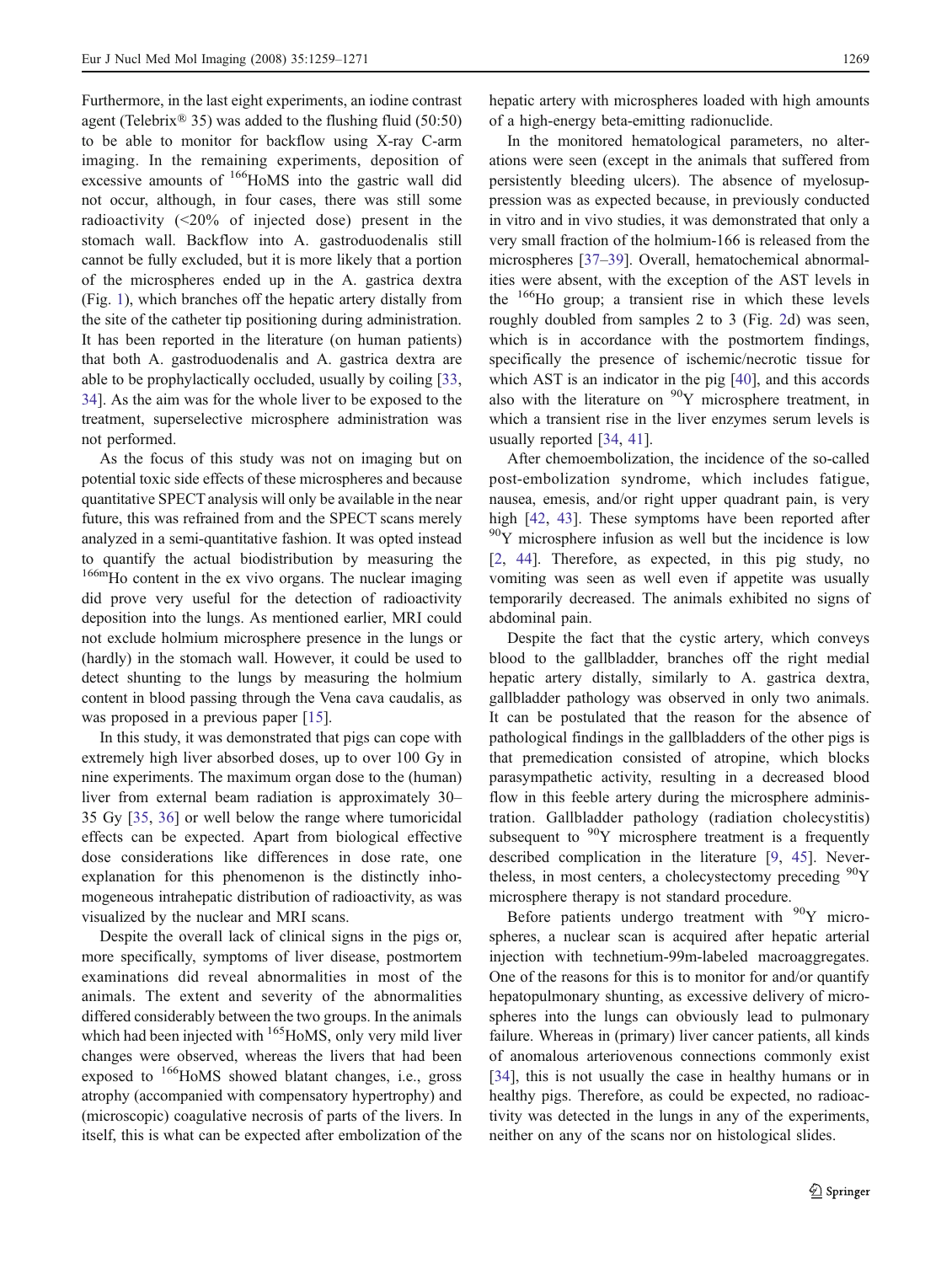<span id="page-11-0"></span>In this study, the critical factor has been demonstrated to be the administration technique. In summary, the catheter should be positioned correctly, i.e., the tip distally from where A. gastroduodenalis branches off the common hepatic artery, and the flushing force/rate kept low. In addition, the specific activity of the microspheres should be sufficiently high, and backflow should be monitored or altogether inhibited by coiling.

It can be concluded that the toxicity profile of the holmium poly(L-lactic acid) microspheres is low. If the microspheres were administered in a correct manner, viz. deposited selectively into the liver, hepatic arterial embolization in pigs, with <sup>166</sup>HoMS in high doses, was well tolerated and the clinical side effects notably mild. Owing to the favorable outcome of this animal study, phase 1 clinical trials are being planned for the near future.

Acknowledgment This research was financially supported by the Dutch Technology Foundation STW (UGT.6069). The authors would also like to thank Dr. M.W. Konijnenberg (Mallinckrodt Inc., Tyco Healthcare, Petten, The Netherlands) for supplying us with the S values for <sup>166</sup>Ho and Miss Rosanne Varkevisser, B.Sc., for conducting the ex vivo radioactivity measurements.

Conflict of interest statement There is no conflict of interest to declare.

Open Access This article is distributed under the terms of the Creative Commons Attribution Noncommercial License which permits any noncommercial use, distribution, and reproduction in any medium, provided the original author(s) and source are credited.

### **References**

- 1. Garrean S, Muhs A, Bui JT, Blend MJ, Owens C, Helton WS, et al. Complete eradication of hepatic metastasis from colorectal cancer by Yttrium-90 SIRT. World J Gastroenterol 2007;13:3016–9.
- 2. Sato K, Lewandowski RJ, Bui JT, Omary R, Hunter RD, Kulik L, et al. Treatment of unresectable primary and metastatic liver cancer with yttrium-90 microspheres (TheraSphere(R)): assessment of hepatic arterial embolization. Cardiovasc Interv Radiol 2006;29:522–9.
- 3. Sangro B, Bilbao JI, Boan J, Martinez-Cuesta A, Benito A, Rodriguez J, et al. Radioembolization using 90Y-resin microspheres for patients with advanced hepatocellular carcinoma. Int J Radiat Oncol Biol Phys 2006;66:792–800.
- 4. Kennedy AS, Coldwell D, Nutting C, Murthy R, Wertman DE Jr., Loehr SP, et al. Resin (90)Y-microsphere brachytherapy for unresectable colorectal liver metastases: modern USA experience. Int J Radiat Oncol Biol Phys 2006;65:412–25.
- 5. Van Hazel G, Blackwell A, Anderson J, Price D, Moroz P, Bower G, et al. Randomised phase 2 trial of SIR-spheres plus fluorouracil/leucovorin chemotherapy versus fluorouracil/ leucovorin chemotherapy alone in advanced colorectal cancer. J Surg Oncol 2004;88:78–85.
- 6. Andrews JC, Walker SC, Ackermann RJ, Cotton LA, Ensminger WD, Shapiro B. Hepatic radioembolization with yttrium-90

containing glass microspheres: preliminary results and clinical follow-up. J Nucl Med 1994;35:1637–44.

- 7. Nijsen JFW, Van het Schip AD, Hennink WE, Rook DW, Van Rijk PP, De Klerk JMH. Advances in nuclear oncology: microspheres for internal radionuclide therapy of liver metastases. Current Med Chem 2002;9:73–82.
- 8. Ho S, Lau JW, Leung TW. Intrahepatic (90)Y-microspheres for hepatocellular carcinoma. J Nucl Med 2001;42:1587–9.
- 9. Murthy R, Nunez R, Szklaruk J, Erwin W, Madoff DC, Gupta S, et al. Yttrium-90 microsphere therapy for hepatic malignancy: devices, indications, technical considerations, and potential complications. Radiographics 2005;25(Suppl 1):S41–55.
- 10. Murthy R, Xiong H, Nunez R, Cohen AC, Barron B, Szklaruk J, et al. Yttrium 90 resin microspheres for the treatment of unresectable colorectal hepatic metastases after failure of multiple chemotherapy regimens: preliminary results. J Vasc Interv Radiol 2005;16:937–45.
- 11. Popperl G, Helmberger T, Munzing W, Schmid R, Jacobs TF, Tatsch K. Selective internal radiation therapy with SIR-Spheres in patients with nonresectable liver tumors. Cancer Biother Radiopharm 2005;20:200–8.
- 12. De Wit TC, Xiao J, Nijsen JF, Van het Schip AD, Staelens SG, Van Rijk PP, et al. Hybrid scatter correction applied to quantitative holmium-166 SPECT. Phys Med Biol 2006;51:4773–87.
- 13. Ho S, Lau WY, Leung TW, Chan M, Chan KW, Lee WY, et al. Tumour-to-normal uptake ratio of 90Y microspheres in hepatic cancer assessed with 99Tcm macroaggregated albumin. Br J Radiol 1997;70:823–8.
- 14. Seppenwoolde JH, Nijsen JF, Bartels LW, Zielhuis SW, Van het Schip AD, Bakker CJ. Internal radiation therapy of liver tumors: qualitative and quantitative magnetic resonance imaging of the biodistribution of holmium-loaded microspheres in animal models. Magn Reson Med 2004;53:76–84.
- 15. Nijsen JF, Seppenwoolde JH, Havenith T, Bos C, Bakker CJ, Van het Schip AD. Liver tumors: MR imaging of radioactive holmium microspheres—phantom and rabbit study. Radiology 2004;231:491–9.
- 16. Seppenwoolde JH, Bartels LW, Van der Weide R, Nijsen JF, Van het Schip AD, Bakker CJ. Fully MR-guided hepatic artery catheterization for selective drug delivery: a feasibility study in pigs. J Magn Reson Imaging 2006;23:123–9.
- 17. Zielhuis SW, Nijsen JF, Dorland L, Krijger GC, Van het Schip AD, Hennink WE. Removal of chloroform from biodegradable therapeutic microspheres by radiolysis. Int J Pharm 2006;315: 67–74.
- 18. Zielhuis SW, Nijsen JFW, De Roos R, Krijger GC, Van Rijk PP, Hennink WE, et al. Production of GMP-grade radioactive holmium loaded poly(L-lactic acid) microspheres for clinical application. Int J Pharm 2006;311:69–74.
- 19. Nijsen JFW, Van het Schip AD, Van Steenbergen MJ, Zielhuis SW, Kroon-Batenburg LM, Van de Weert M, et al. Influence of neutron irradiation on holmium acetylacetonate loaded poly (L-lactic acid) microspheres. Biomaterials 2002;23:1831–9.
- 20. Nijsen F, Rook D, Brandt C, Meijer R, Dullens H, Zonnenberg B, et al. Targeting of liver tumour in rats by selective delivery of holmium-166 loaded microspheres: a biodistribution study. Eur J Nucl Med 2001;28:743–9.
- 21. Nijsen JFW. Radioactive holmium poly(L-lactic acid) microspheres for treatment of hepatic malignancies: efficacy in rabbits. PhD thesis Utrecht University, The Netherlands 2001, pp. 109–122. ISBN 90-393-2685-1.
- 22. Vente MA, Hobbelink MG, Van het Schip AD, Zonnenberg BA, Nijsen JF. Radionuclide liver cancer therapies: from concept to current clinical status. Anticancer Agents Med Chem 2007;7: 441–59.
- 23. Nijsen JFW, Zonnenberg BA, Woittiez JR, Rook DW, Swildens-Van Woudenberg IA, Van Rijk PP, et al. Holmium-166 poly lactic